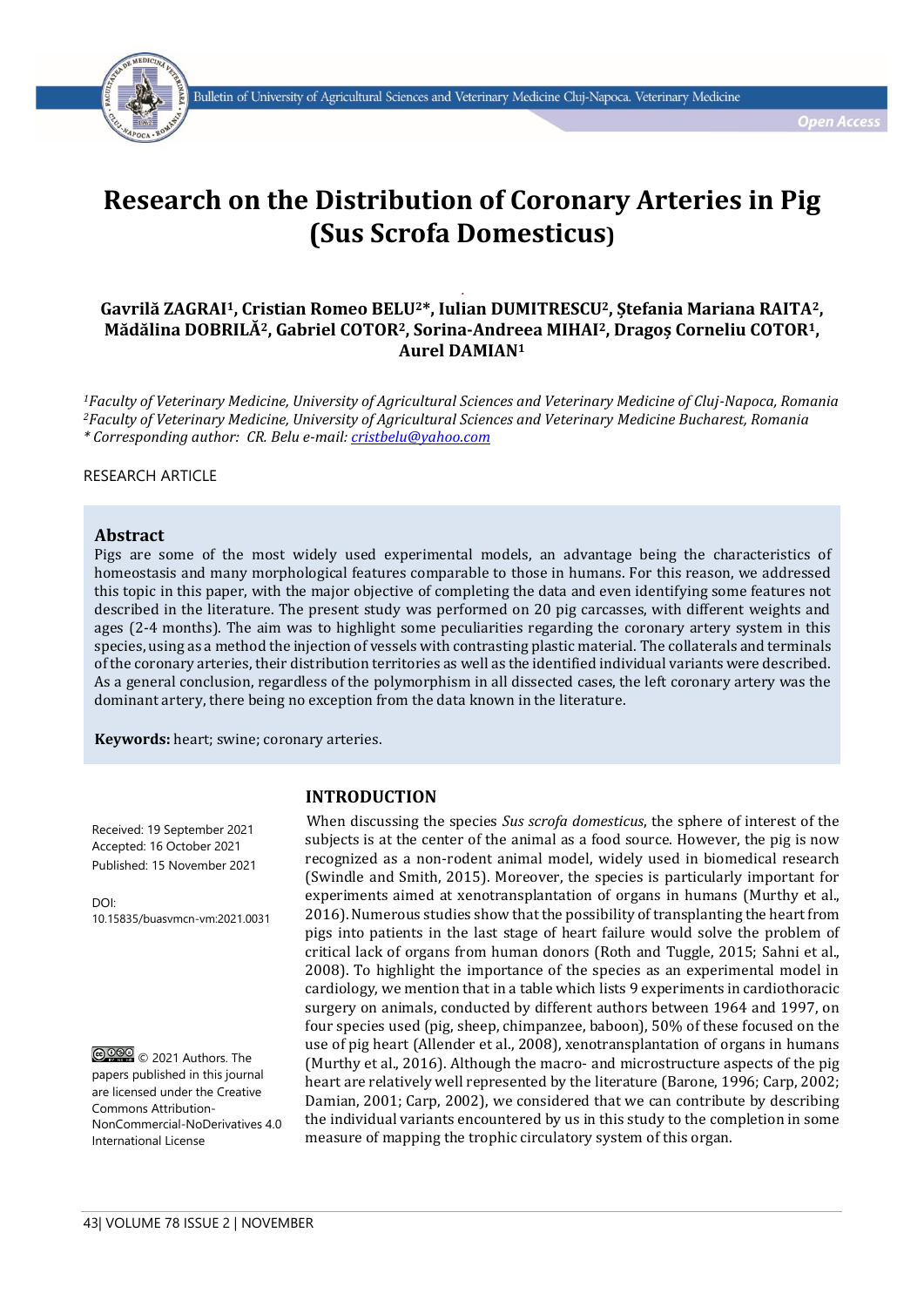## **MATERIALS AND METHODS**

The present study was performed on 20 pig cords, from animals with different weights and ages (2-4 months). The aim was to highlight some features of the coronary artery system in this species. The research was carried out in the discipline of Anatomy within the University of Agronomic Sciences and Veterinary Medicine Bucharest. The cords were harvested from animals of common breeds. Using dissection techniques, step by step, the opening of the aortic bulb was followed, where the original orifices of the cardiac arteries - left and right coronary arteries were highlighted. After highlighting them, we inserted a catheter into the lumen of the coronary arteries, the right coronary artery, followed by the left coronary artery, after which we injected into the lumen of the vessel the contrast agent AGO, which was stained with red pigment. After injection of the contrast agent, the cords were placed in water with 10% formalin for approximately 24 hours to achieve fixation. The dissection was performed after 24 hours, where gradually, also took segmental photos.

The identification, description and homologation of the formations were performed according to the Veterinary Anatomical Nomination - 2017.

## **RESULTS AND DISCUSSIONS**

#### **Topography and distribution of the left coronary artery**

**The left coronary artery** detaches dorsally from the left crescent valve of the aortic orifice. Originally, it has an average diameter of 4 mm and is larger than the right coronary artery. It is ventral to the left atrium, between the left atrium and the trunk of the lungs. Once in the coronary groove, the left coronary artery divides into two strong branches: the interventricular paraconal branch (placed in the eponymous groove) and the left circumflex branch (which runs through the coronary groovecaudally and then to the left. The paraconal branch is generally more voluminous and only four out of 20 specimens had an equal diameter.

**The interventricular paraconal** branch has a slightly sinuous trajectory, following the paraconal groove (Figure 1). In almost all cases (18 out of 20), it reaches almost half of the cranial edge of the right ventricle and then bends obliquely to the right (atrial) part of the ventricular mass. Three categories of collateral branches can be recognized: right ventricular, left ventricular and left septal.

The smallest are the straight ventricular branches. They are distributed to the wall of the right ventricle, immediately in the area near the paraconal groove. Intended for the arterial cone, the first branch of this category is called the left branch of the arterial cone, although in this species it comes to approach this structure only exceptionally (15% of cases).



#### **Figure 1.** Left coronary artery terminals in pigs (original)

1-right atrium; 2-right ventricle; 3-left atrium; 4-left ventricle; 5-left coronary artery; 6-interventricular paraconal branch; 7- left circumflex branch; 8-collateral ventricular straight; 9-left ventricular collateral; 10-apex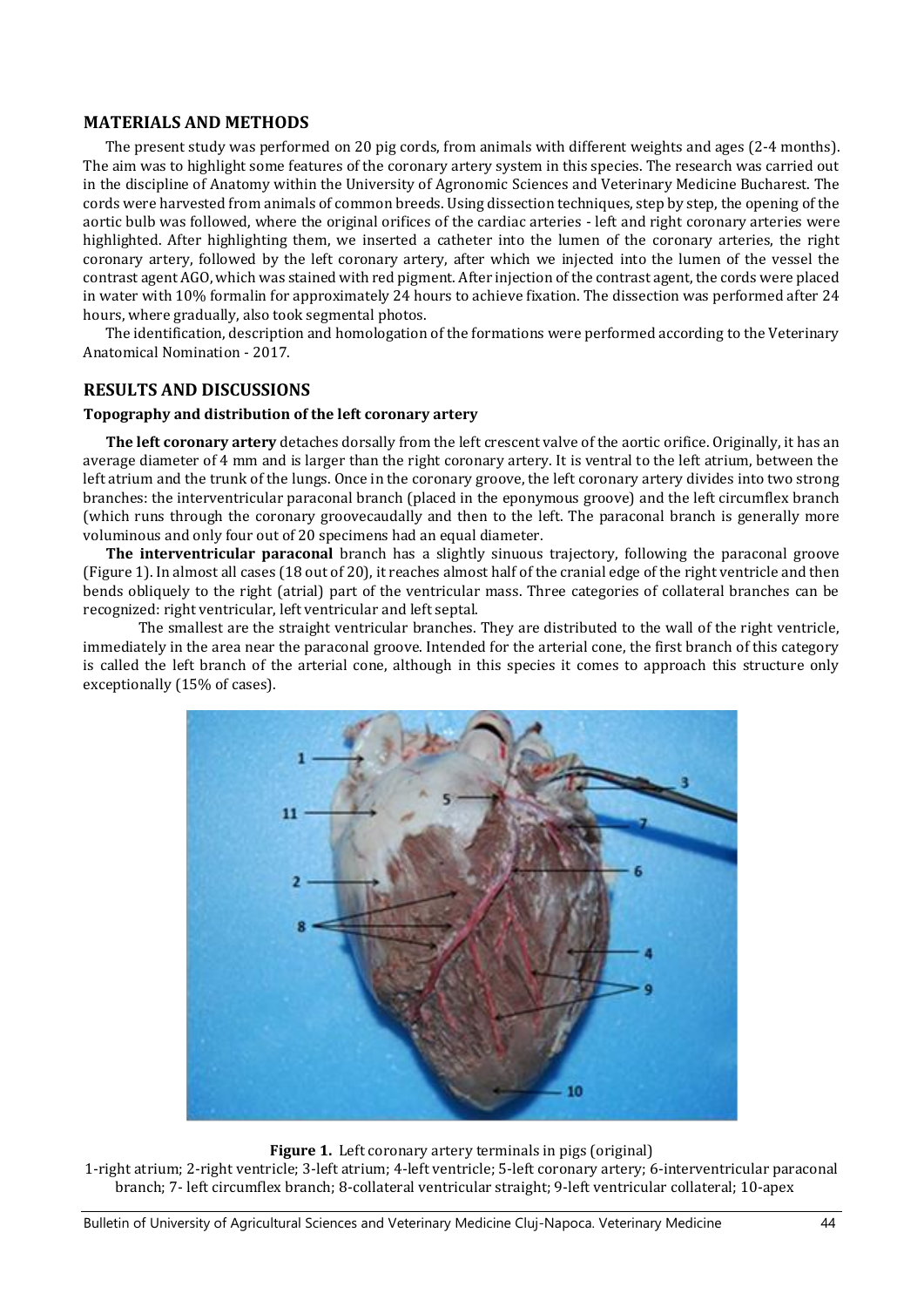The second category of branches - left ventricular, much better represented compared to the first, descends obliquely, parallel to the myocardial fibers, to the caudal edge of the left ventricle (Figure 2-2).



**Figure 2.** Collateral of the paraconal branch in the segmentdistal path (original); 1-right ventricle; 2-left ventricular branches; 3-adipose tissue in the paraconal interventricular groove; 4-epicardium; 5-paraconal branch covered with adipose tissue; 6- straight ventricular branches; 7-large cardiac vein; 8-left ventricle

The left septal branches are short, uniform but numerous. Destined for the interventricular septum, they are very branched, which makes them cover a wider distribution territory than the straight ventricular branches. The interventricular septal branch is the first left septal branch, the best represented of them and appears at the origin of the left coronary artery. It runs obliquely along the wall of the ventricle towards the apex, serving the dorsal and middle areas of the interventricular septum. Other left septal branches serve the left peripheral portion, near the paraconal groove. Very rarely, the interventricular septal branch was absent, tributary territory from the septum being irrigated in these cases by the atrio-ventricular branch (originating in the right coronary artery). Exceptionally (5% of cases) two interventricular septal branches were present. With the exception of the septal distribution, the interventricular septal branch provides an integrated trabecular branch to the second-order pillar (septo-marginal trabeculae). This relatively small branch was identified in 65% of subjects. In 10% of the pieces, the branches of the straight coronary artery also contribute to the irrigation of the septo-marginal trabeculae.

**The left circumflex branch**, initially masked by the edge of the left atrium, is placed, as mentioned in the coronary groove. In the path it emits collateral branches then it is exhausted at the origin of the subsinuous groove. Collateral branches can be classified into two categories: atrial and ventricular. From the point of view of origin and distribution, the atrial branches are: proximal (located on the auricular surface); intermediate (close to the left edge) and distal (on the surface of the atrium itself).

The proximal branches destined for the left atrium are best represented among the atrial branches. The first of these is the largest. They mainly serve the left atrium, the dorsal surface of the left atrium and also the pulmonary veins. At 20% of the pieces, the proximal branch bifurcated: its two subdivisions reached the left atrium, respectively in the caudal part of the right atrium, interatrial septum and the terminus of the caudal vena cava. Most often there is only one intermediate atrial branch. Absent sometimes, it can be replaced by other branches of the circumflex artery. Its territory is the most caudal area of the left atrium. In 40% of the heart, it contributes to the irrigation of the pulmonary veins. The distal atrial branches are the thinnest and shortest atrial branches. They spread to the base of the atrium, but can also reach dorsally to the pulmonary veins or to the caudal vena cava and the interatrial septum.

Much better represented, the left ventricular branches are of two types: proximal and distal to the edge of the left ventricle. The proximal branches of the left ventricle are relatively long. It is oriented obliquely towards the caudal edge and the apex of the heart, irrigating the most dorsal area of the auricular surface of the left ventricle (Figure 3-7).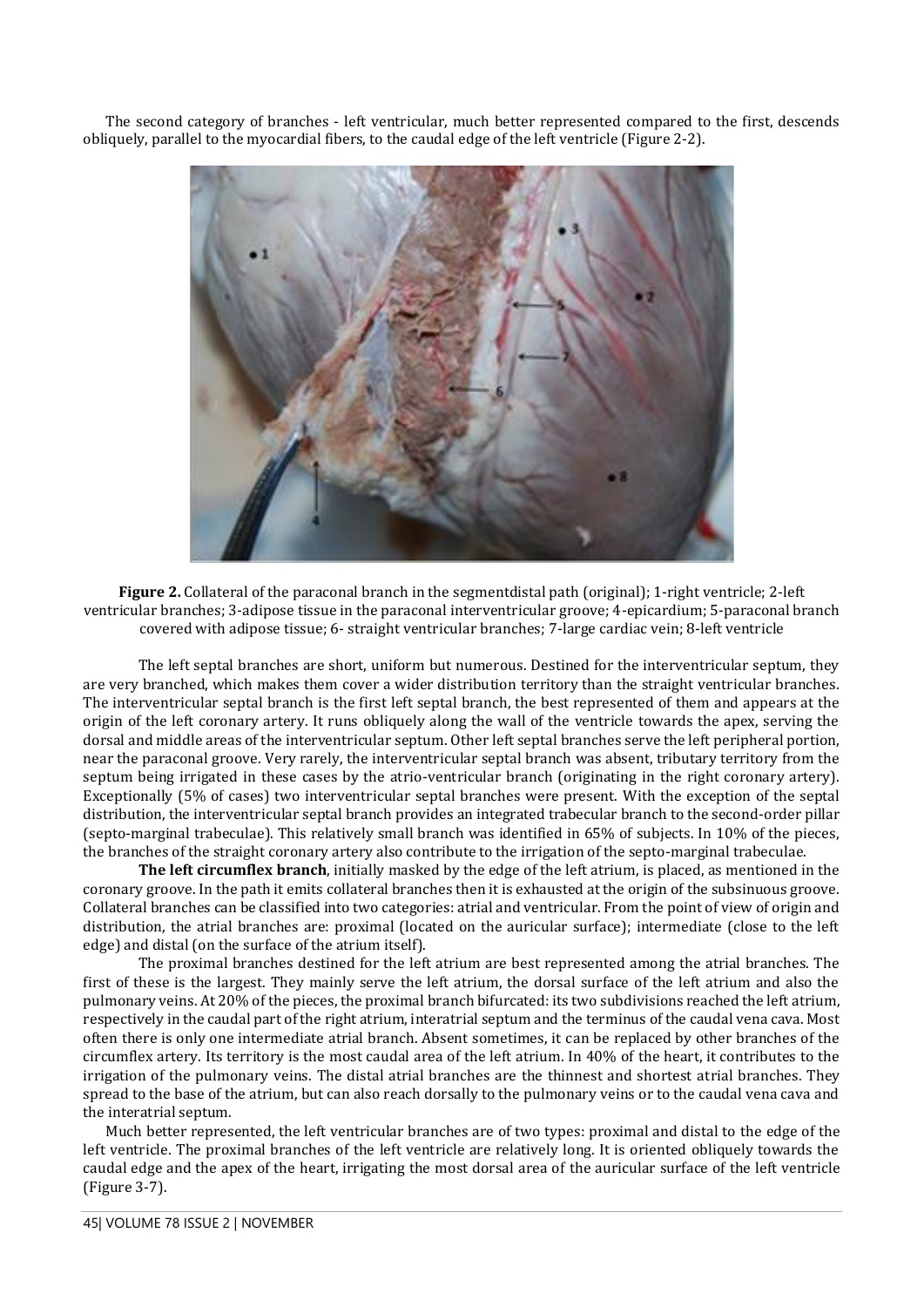

**Figure 3.** Path of the left circumflex branch in pigs (original); 1-left atrium; 2-left ventricle - lateral face; 3-left ventricle - caudal margin; 4-left atrioventricular groove; 5- left circumflex branch; 6-basilar collateral branch of the left ventricle; 7-proximal branches of the left ventricle; 8-terminals of the left circumflex branch; 9 interventricular paraconal branch

The branch for the ventricular margin follows the caudal edge of the heart to the apex, but never reaches this place. In 15% of cases it seems to be an extension of the left circumflex branch itself. When this branch is missing, the left ventricular edge receives collaterals of the proximal branch of the left ventricle. The distal branches of the left ventricle are usually short and thin and serve the wall of the left ventricle, between the edge of the left ventricle and the subventricular interventricular groove, ie the atrial surface of the left ventricle. In 25% of cases, one of these branches is wider, as if continuing and ending the left circumflex branch.

## **Topography and distribution of the right coronary artery**

The right coronary ostium is located on the right side of the aortic bulb sinus, above the right crescent valve. Exceptionally (5% of cases) there may be two coronary ostia. The right coronary artery passes between the right atrium and the base of the pulmonary trunk, the right coronary artery runs to the right the coronary groove, to the origin of the subsinusal groove (Figure 4).



**Figure 4.** Terminal branches of the right coronary artery in pigs (original); 1-aortic artery - the area of the aortic bulb; 2-right atrium (high); 3-base of the right ventricle; 4-origin of the right coronary artery; 5-trajectory of the right coronary artery in the atrio-ventricular groove; 6-branch of the right ventricular margin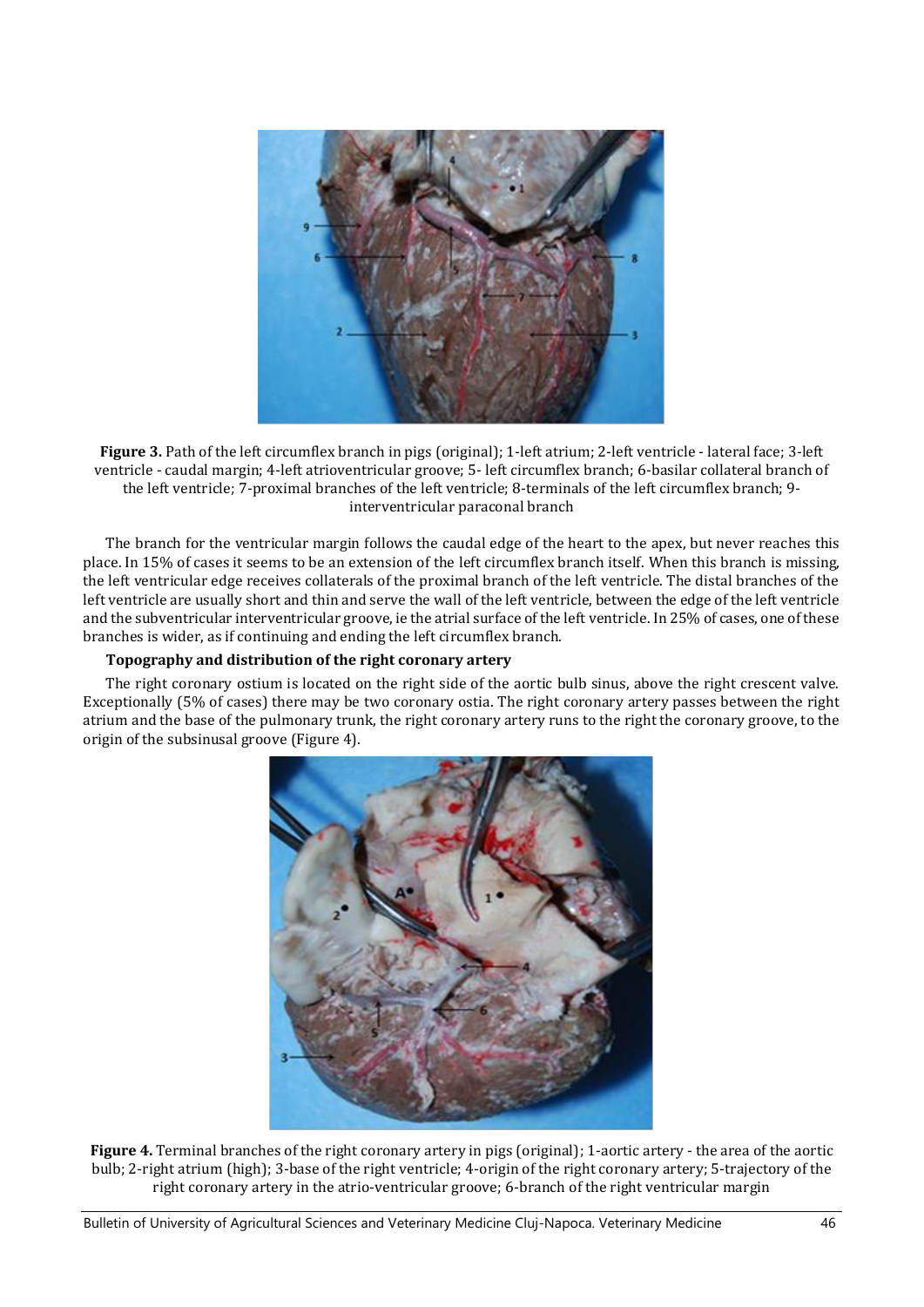It is usually the same length as the left circumflex branch. When one of these branches is shorter, the other compensates for its difference in length. Once it reaches the level of the subsinuous interventricular groove, the right coronary artery gives rise to a short atrio-ventricular branch, for the septum that continues as the interventricular subsinuous branch, which descends through this groove. Like the left circumflex branch, the right coronary artery gives two types of branches intended for the right atrium and the wall of the right ventricle.

Very thin, straight atrial branches have an ascending path. The first, called the proximal branch of the right atrium, is usually larger. It can even be double. When it is absent it is compensated by other branches. It serves the right atrium and in most cases rises dorsally between this atrium and the aortic wall, to be distributed to the cranial vena cava (50% of cases), the pulmonary veins (30% of cases) and the caudal vena cava (20% of cases). At 5 cords the interatrial septum receives branches from the same source. The intermediate atrial branch is also single or double. It is distributed on the cranial wall of the right atrium, sometimes reaching the auricle. In some cases,(20%) it is oriented towards the cranial wall of the aorta, giving branches and the cranial vena cava. The atrial distal branches are very thin. It is distributed over the base of the right atrium and, in 8 cases, will irrigate the cranial vein. The right ventricular branches are better represented than the atrial ones, but not as much as the left ventricular branches. The right branch of the arterial cone, unlike the left one, is easier to identify, serving the right side of this structure.

The proximal branch of the right ventricle is slightly larger than the branch of the arterial cone, serving the left surface of the right ventricle. In 35% of cases, these two branches start in the common trunk of the right coronary artery. The branch of the right ventricular margin is wide and often double (Figure 4-6). It extends to the top of the heart, but it does not reach it. The distal branches for the right ventricle, usually multiple (Figure 5-7), not very well represented, serve a small area, between the edge of the right ventricle and the subsinusal groove, ie the most dorsal part of the right ventricular wall, on the atrial surface.

As shown in the Figure 5, the right coronary artery gives rise to an atrio-ventricular branch before continuing as a subsinusal branch in the groove of the same name. It is very small but usually easy to identify (except for two cords where it could not be distinguished from other straight septal branches). The atrio-ventricular branch turns medially to the septum and/or continues caudally for a short distance in the coronary groove. It divides into two or three thin branches to participate in the irrigation of both the interventricular and interatrial septum, but also a small part of the dorsal wall of the left ventricle, near the coronary groove. In 10% of cases it gives a branch to the caudal vena cava.

The interventricular subsinsal branch is wider and represents the continuation of the right coronary artery in the corresponding groove. It ends near the apex (Figure 5). It is constantly shorter than the paraconal branch. In fact, its length is inversely proportional to that of the paraconal branch.



**Figure 5.** Terminal segment of the right coronary artery (original) 1-right atrium; 2-right ventricle; 3-left atrium; 4-left ventricle; 5-right coronary artery; 6-subsinusal interventricular branch of the right coronary artery; 7-distal branches for the right ventricle; 8-terminal path segment of the subsinusal branch; 9-apex area; 10-terminals of the left circumflex artery